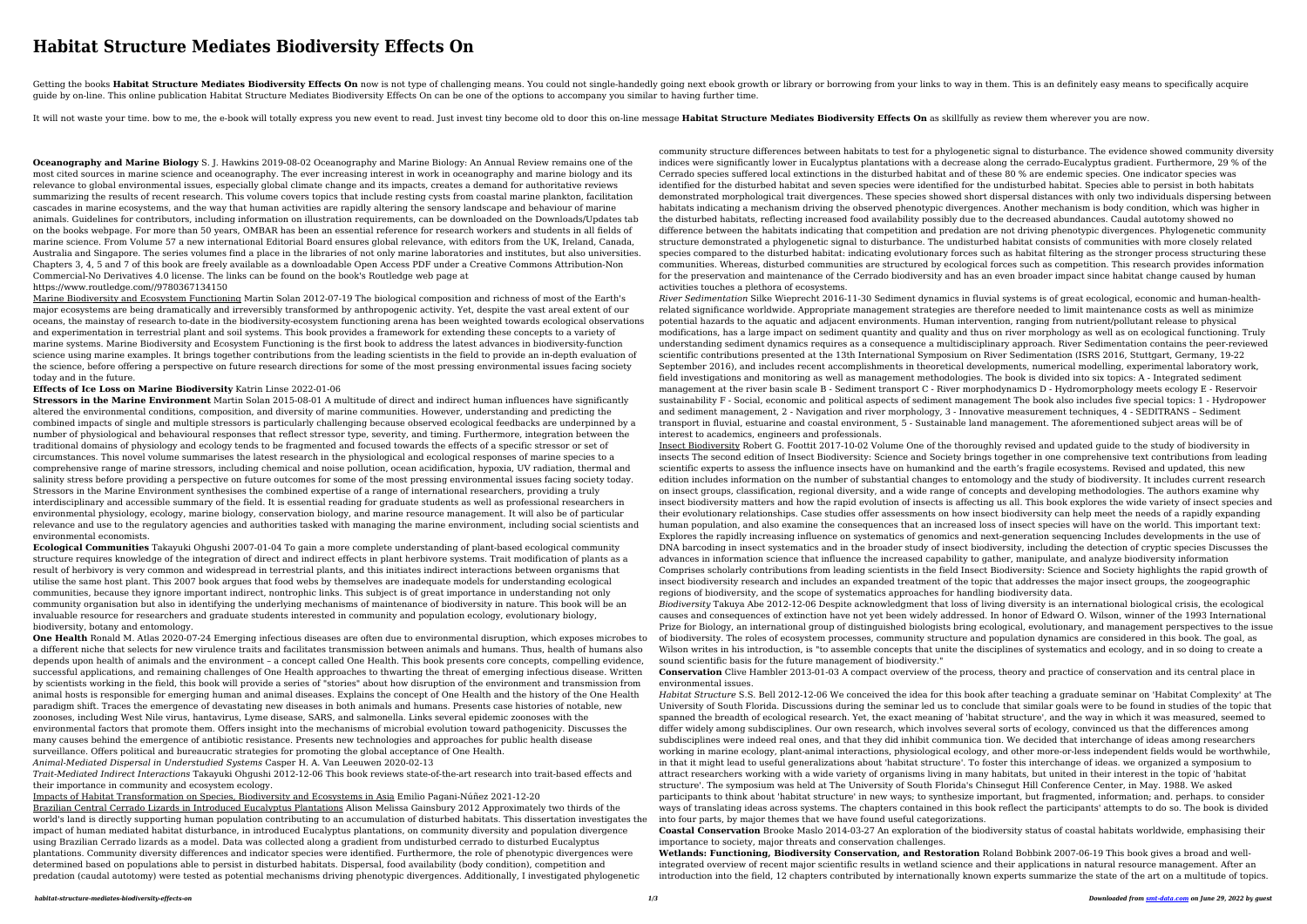The coverage is divided into three sections: Functioning of Plants and Animals in Wetlands; Conservation and Management of Wetlands; and Wetland Restoration and Creation.

**Oceanography and Marine Biology** R.N. Hughes 2014-09-02 Ever-increasing interest in oceanography and marine biology and their relevance to global environmental issues creates a demand for authoritative reviews summarising the results of recent research. Oceanography and Marine Biology: An Annual Review has catered to this demand since its founding by the late Harold Barnes fifty years ago. Its objectives are to consider, annually, the basic areas of marine research, returning to them when appropriate in future volumes; to deal with subjects of special and topical importance; and to add new subjects as they arise. The favourable reception accorded to all the volumes shows that the series is fulfilling a very real need: reviews and sales have been gratifying. The fifty-second volume follows closely the objectives and style of the earlier volumes, continuing to regard the marine sciences—with all their various aspects—as a unity. Physical, chemical, and biological aspects of marine science are dealt with by experts actively engaged in these fields. The series is an essential reference text for researchers and students in all fields of marine science and related subjects, and it finds a place in libraries of not only marine stations and institutes, but also universities. It is consistently among the highest ranking impact factors for the marine biology category of the citation indices compiled by the Institute for Scientific Information.

**Freshwater Biodiversity** David Dudgeon 2020-05-21 Fresh waters are disproportionately rich in species, and represent global hotspots of biodiversity. However, they are also hotspots of endangerment.

Economy and Ecology of Heathlands W. Herbert Diemont 2013-01-01 Heathlands in Europe reflect a long history of human activity. This book shows us both the diversity in use all over Europe combining this with the newest insights in ecology. Central theme is how to cover the costs of maintenance of these heathlands. Is their future in new types of commons, or do other types of land ownership using the revenues of heathland ecosystem services give better opportunities?

Management of Freshwater Biodiversity Julian Reynolds 2011-11-10 Integrating research into freshwater biodiversity and the role of keystone species, this fascinating book presents freshwater crayfish as representatives of human-exacerbated threats to biodiversity and conservation. It uses examples from these and other large decapod invertebrates to explore how communities function and are controlled, alongside the implications of human demands and conflicts over limited resources, notably the severe impacts on biodiversity. The discussion is structured around three key topics – the present situation of crayfish in world freshwater ecosystems, the applications of science to conservation management and knowledge transfer for successful crayfish management. It outlines the historic exploitation of crayfish, addressing the problems caused by invasive alien forms and explaining the importance of correct identification when dealing with conservation issues. Offering a global perspective on freshwater systems, the book ultimately highlights how the conservation of such large and long-lived species will help protect ecosystem quality in the future.

*The Structuring Role of Submerged Macrophytes in Lakes* Erik Jeppesen 2012-12-06 The rapid growth of the discipline of aquatic ecology has been driven both by scientific interest in the complexities of aquatic ecosystems and by their enormous environmental importance and sensitivity. This book focuses on the remarkably diverse roles played by underwater plants, and is divided into three parts: 10 thematic chapters, followed by 18 case studies, and rounded off by three integrative chapters. The topics range from macrophytes as fish food to macrophytes as mollusc and microbe habitat, making this of interest to aquatic ecologists as well as limnologists, ecosystem ecologists, microbial ecologists, fish biologists, and environmental managers.

**The Hadal Zone** Alan Jamieson 2015-01-29 A long overdue collation of all that is known about life in the trenches and the hadal communities therein.

**Habitat Heterogeneity as a Mechanism Determining Plant Species Diversity** Ronja Ratzbor 2021 Biodiversity is a major topic for humanity as it maintains important ecosystem services. However, biodiversity is declining dramatically. Plant species diversity is a crucial component of overall biodiversity because it determines also biodiversity at higher trophic levels. For the maintenance of biodiversity, it is important to understand the mechanisms driving plant community structure and dynamics, especially those mechanisms that affect plant species coexistence. Heterogeneity of the habitat is a key mechanism affecting biodiversity and it is generally assumed to increase plant species diversity. Because habitat heterogeneity is influenced by land use both on a local and a landscape scale, land use may influence diversity directly and indirectly via habitat heterogeneity. Understanding these impacts is important because it would enable us to manage biodiversity via land use. Grasslands are an ideal model system to experimentally test the mechanisms by which land use affects diversity, because on the one hand, we know quite a lot about direct land use effects, e.g. of mowing or fertilization, on biodiversity and on the other hand, indirect effects on biodiversity that are mediated by homogenization of habitat conditions are likely. Here, I investigated both experimentally and in an observational study the effects of land use on habitat heterogeneity and the mechanisms by which heterogeneity influences plant species diversity. For the experimental part, I created grassland microcosms in which two different types of heterogeneity were manipulated. In a first experiment five levels of compositional heterogeneity, i.e. increasing numbers of patches of different habitat types were created, ranging from a single to 16 habitat types per plot. In a second experiment, I manipulated the configurational heterogeneity by creating increasingly fragmented lots composed of two habitat types each. The habitat types in both experiments were created by imitating common land-use practices (mowing/ grazing, trampling, fertilization) as well as soil depth. The observational study looked at how land use intensity affects habitat heterogeneity across several scales. It took place in two regions of Germany along local gradients of the intensity of three common land-use practices mowing, fertilization, and grazing. The experiments showed no change in diversity with heterogeneity. A switch from deterministic extinction in homogeneous habitats to stochastic extinction in heterogeneous habitats where habitat patches were smaller was observed. This is in line with recent theory. In the second experiment, fragmentation effects interacted with the contrast between habitat types and suggest that spatial mass effects are most important for increasing diversity at high fragmentation and intermediate habitat contrasts. In the observational study, I showed homogenizing effects of fertilization and mowing on habitat characteristics, as well as an increase of habitat heterogeneity due to grazing, as suggested by previous studies. Overall, plant species diversity was more directly affected by the mean of the habitat parameters than by indirect effects caused by changes in smallscale habitat heterogeneity.

**Carnivores of Australia** Alistair Glen 2014-11-05 The Australian continent provides a unique perspective on the evolution and ecology of carnivorous animals. In earlier ages, Australia provided the arena for a spectacular radiation of marsupial and reptilian predators. The causes of their extinctions are still the subject of debate. Since European settlement, Australia has seen the extinction of one large marsupial predator (the thylacine), another (the Tasmanian devil) is in danger of imminent extinction, and still others have suffered dramatic declines. By contrast, two recently-introduced predators, the fox and cat, have been spectacularly successful, with devastating impacts on the Australian fauna. Carnivores of Australia: Past, Present and Future explores Australia's unique predator communities from pre-historic, historic and current perspectives. It covers mammalian, reptilian and avian carnivores, both native and introduced to Australia. It also examines the debate surrounding how best to manage predators to protect livestock and native biodiversity. Readers will benefit from the most up-to-date synthesis by leading researchers and managers in the field of carnivore biology. By emphasising Australian carnivores as exemplars of flesh-eaters in other parts of the world, this book will be an important reference for researchers, wildlife managers and students worldwide.

*Impact of Agricultural Practices on Biodiversity of Soil Invertebrates* Stefano Bocchi 2021-01-06 Soil fauna plays a key role in many soil functions, such as organic matter decomposition, humus formation, and nutrient release, modifying soil structure, and improving its fertility. Soil invertebrates play key roles in determining soil suitability for agricultural production and realizing sustainable farming systems. They

include an enormous diversity of arthropods, nematodes, and earthworms. However, this fauna suffers from the impact of agricultural activities with implications for the capacity of soil to maintain its fertility and provide ecosystem services. Some agricultural practices may create crucial soil habitat changes, with consequences for invertebrate biodiversity. In the few last decades, especially under intensive and specialized farming systems, a loss in soil ecosystem services has been observed, as a result of the reduction in both the abundance and taxonomic diversity of soil faunal communities. On the other hand, agricultural practices, based on sustainable soil management, can promote useful soil fauna. Therefore, the concerns about the sensibility of soil biota to the agricultural practices make it urgent to develop sustainable management strategies, able to realize favorable microclimate and habitats, and reduce the soil disturbance.

*Key Topics in Conservation Biology 2* David W. Macdonald 2013-02-06 Following the much acclaimed success of the first volume ofKey Topics in Conservation Biology, this entirely new secondvolume addresses an innovative array of key topics in contemporaryconservation biology. Written by an internationally renownedteam of authors, Key Topics in Conservation Biology 2 addsto the still topical foundations laid in the first volume(published in 2007) by exploring a further 25 cutting-edge issuesin modern biodiversity conservation, including controversialsubjects such as setting conservation priorities, balancing thefocus on species and ecosystems, and financial mechanisms to valuebiodiversity and pay for its conservation. Other chapters, settingthe framework for conservation, address the sociology andphilosophy of peoples' relation with Nature and its impact onhealth, and such challenging practical issues as wildlife trade andconflict between people and carnivores. As a new development, thissecond volume of Key Topics includes chapters on major ecosystems,such as forests, islands and both fresh and marine waters, alongwith case studies of the conservation of major taxa: plants,butterflies, birds and mammals. A further selection of topicsconsider how to safeguard the future through monitoring, reserveplanning, corridors and connectivity, together with approaches toreintroduction and re-wilding, along with managing wildlifedisease. A final chapter, by the editors, synthesises thinking onthe relationship between biodiversity conservation and humandevelopment. Each topic is explored by a team of top international experts,assembled to bring their own cross-cutting knowledge to apenetrating synthesis of the issues from both theoretical andpractical perspectives. The interdisciplinary nature of biodiversity conservation isreflected throughout the book. Each essay examines the fundamentalprinciples of the topic, the methodologies involved and, crucially,the human dimension. In this way, Key Topics in ConservationBiology 2, like its sister volume, Key Topics in ConservationBiology, embraces issues from cutting-edge ecological scienceto policy, environmental economics, governance, ethics, and thepractical issues of implementation. Key Topics in Conservation Biology 2 will, like itssister volume, be a valuable resource in universities and colleges,government departments, and conservation agencies. It is aimedparticularly at senior undergraduate and graduate students inconservation biology and wildlife management and wider ecologicaland environmental subjects, and those taking Masters degrees in anyfield relevant to conservation and the environment. Conservationpractitioners, policy-makers, and the wider general public eager tounderstand more about important environmental issues will

also findthis book invaluable. Non-native Species in Our Nation's Estuaries 2002

Ecosystem Services and River Basin Ecohydrology Luis Chicharo 2015-07-17 This book provides an integrated analysis of the methodologies and main processes occurring at the entire river basin, from upstream until the coast, by merging the biological and hydrological processes with the social and economic components, thus providing an integrated framework for river basin management, integrating the ecohydrology approach with the ecosystem services concept.

**Issues in Global Environment—Biodiversity, Resources, and Conservation: 2012 Edition** 2013-01-10 Issues in Global Environment—Biodiversity, Resources, and Conservation: 2012 Edition is a ScholarlyEditions™ eBook that delivers timely, authoritative, and comprehensive information about Conservation Research. The editors have built Issues in Global Environment—Biodiversity, Resources, and Conservation: 2012 Edition on the vast information databases of ScholarlyNews.™ You can expect the information about Conservation Research in this eBook to be deeper than what you can access anywhere else, as well as consistently reliable, authoritative, informed, and relevant. The content of Issues in Global Environment—Biodiversity, Resources, and Conservation: 2012 Edition has been produced by the world's leading scientists, engineers, analysts, research institutions, and companies. All of the content is from peer-reviewed sources, and all of it is written, assembled, and edited by the editors at ScholarlyEditions™ and available exclusively from us. You now have a source you can cite with authority, confidence, and credibility. More information is available at http://www.ScholarlyEditions.com/.

Trophic Ecology Torrance C. Hanley 2015-05-07 Examining the interaction of bottom-up and top-down forces, it presents a unique synthesis of trophic interactions within and across ecosystems.

*Forest Diversity and Management* David L. Hawksworth 2007-04-06 Drawing on research from biodiversity experts around the world, this book reflects the diversity of forest types and forest issues that concern forest scientists. Coverage ranges from savannah and tropical rainforests to the ancient oak forests of Poland; issues explored include the effects of logging, management practices, forest dynamics and climate change on forest structure and biodiversity. Here is a useful overview of current science, for researchers and educators alike. *Marine Ecology in a Changing World* Andrés Hugo Arias 2013-12-04 With contributions from an impressive group of Argentinean and German oceanographers, this book examines classical ecological issues relating to marine ecosystems in the context of climate change. It paints a picture of marine ecology at the crossroads of global warming. The book examines the fundamentals of marine ecology: ecosystem stability, water quality, and biodiversity in the context of the changes taking place globally. It then reviews the major marine ecosystems in the same context, from the primary producers to the big marine mammals. The chapters cover primary consumers level, benthic communities, seaweeds assemblages and wetlands ecology, fisheries, and seabirds.

*The Ecological Status of European Rivers: Evaluation and Intercalibration of Assessment Methods* Mike T. Furse 2009-03-20 The monitoring of benthic diatoms, macrophytes, macroinvertebrates and fish will be the backbone of future water management in Europe. This book describes and compares the relevant methodologies and tools, based on a large data set covering rivers in most parts of Europe. The 36 articles presented will provide scientists and water managers with a unique insight into background and application of state-of-the-art monitoring tools and techniques.

*Fundamentals of Ecosystem Science* Kathleen C. Weathers 2021-07-30 Fundamentals of Ecosystem Science, Second Edition provides a comprehensive introduction to modern ecosystem science covering land, freshwater and marine ecosystems. Ecosystem science is now applied to address a wide range of environmental problems. Written by a group of experts, this updated edition covers major concepts of ecosystem science, biogeochemistry, and energetics. Case studies of important environmental problems offer personal insights into how adopting an ecosystem approach has helped solve important intellectual and practical problems. For those choosing to use the book in a classroom environment, or who want to enrich further their reading experience, teaching and learning assets are available at Elsevier.com. Covers both aquatic (freshwater and marine) and terrestrial ecosystems with updated information Includes a new chapter on microbial biogeochemistry Features vignettes throughout the book with real examples of how an ecosystem approach has led to important change in policy, management, and ecological understanding Demonstrates the application of an ecosystem approach in synthesis chapters and case studies Contains new coverage of human-environment interactions

**Ecology and Conservation of Great Plains Vertebrates** Fritz L. Knopf 2013-04-17 The frontier images of America embrace endless horizons, majestic herds of native ungulates, and romanticized life-styles of nomadie peoples. The images were mere reflections of vertebrates living in harmony in an ecosystem driven by the unpre dictable local and regional effects of drought, frre, and grazing. Those effects, often referred to as ecological "disturbanees," are rather the driving forces on which species depended to create the spatial and temporal heterogeneity that favored ecological prerequisites for survival. Alandscape viewed by European descendants as monotony